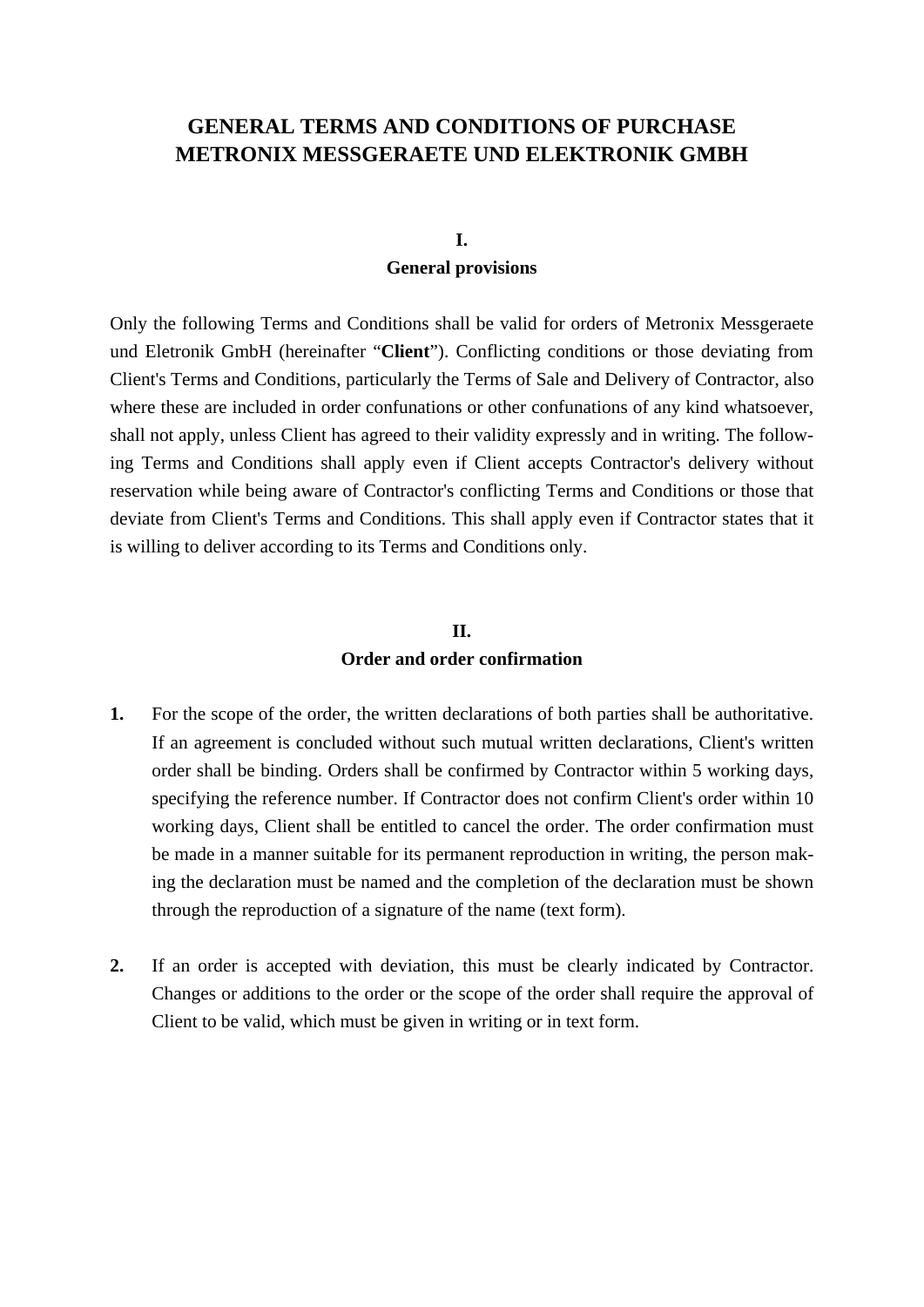#### **III.**

#### **Orders for computer, electronic and control software**

- **1.** If Client orders computer, electronic, control or other software (hereinafter generally "**software**"), Contractor shall observe the requirements specifications and all other expertise transmitted verbally or in writing by Client or one of Client's customers (hereinafter "**contractual expertise**") in the development and manufacturing of the software. The requirements specifications provided and contractual expertise made available to Contractor shall remain the absolute property of Client. Furthermore, Client is and shall remain sole owner of all property, copyright, exploitation and patent rights as well as all other rights to the requirements specifications and contractual expertise.
- **2.** The Parties agree that the software developed and manufactured by Contractor, particularly the flowcharts, manufacturing documents and source programs, as well as all associated descriptions, documentation and data carriers (CDs, DVDs etc.) shall become the sole and absolute property of Client. Furthermore, the Parties agree that all copyright, exploitation and patent rights to the software and the associated descriptions, documentation and data carriers shall be transferred to Client with the provison that Client shall become the exclusive owner of these rights and neither Contractor nor other third parties shall be permitted to exercise these rights in any way, in whole or in part, without the prior written permission of Client. In particular, Contractor shall not be permitted to use the software or associated descriptions, documentation or data carriers for its own purposes or to pass them on to third parties without prior written permission of Client.
- **3.** Contractor shall be obligated to make corresponding arrangements with its employees involved in development and manufacturing of the software, or any subcontractors or freelancers employed by Contractor, to ensure that the aforementioned rights to the software and the associated descriptions, documentation and data carriers are transferred to Client according to the aforementioned provisions.
- **4.** Contractor shall warrant that the software it creates or develops is free of third-party property rights that restrict or impair the use of the software by Contractor and/or its customers. To this extent, Contractor shall indemnify Client from all claims from third parties due to infringement of industrial property rights by its products or services and the associated costs.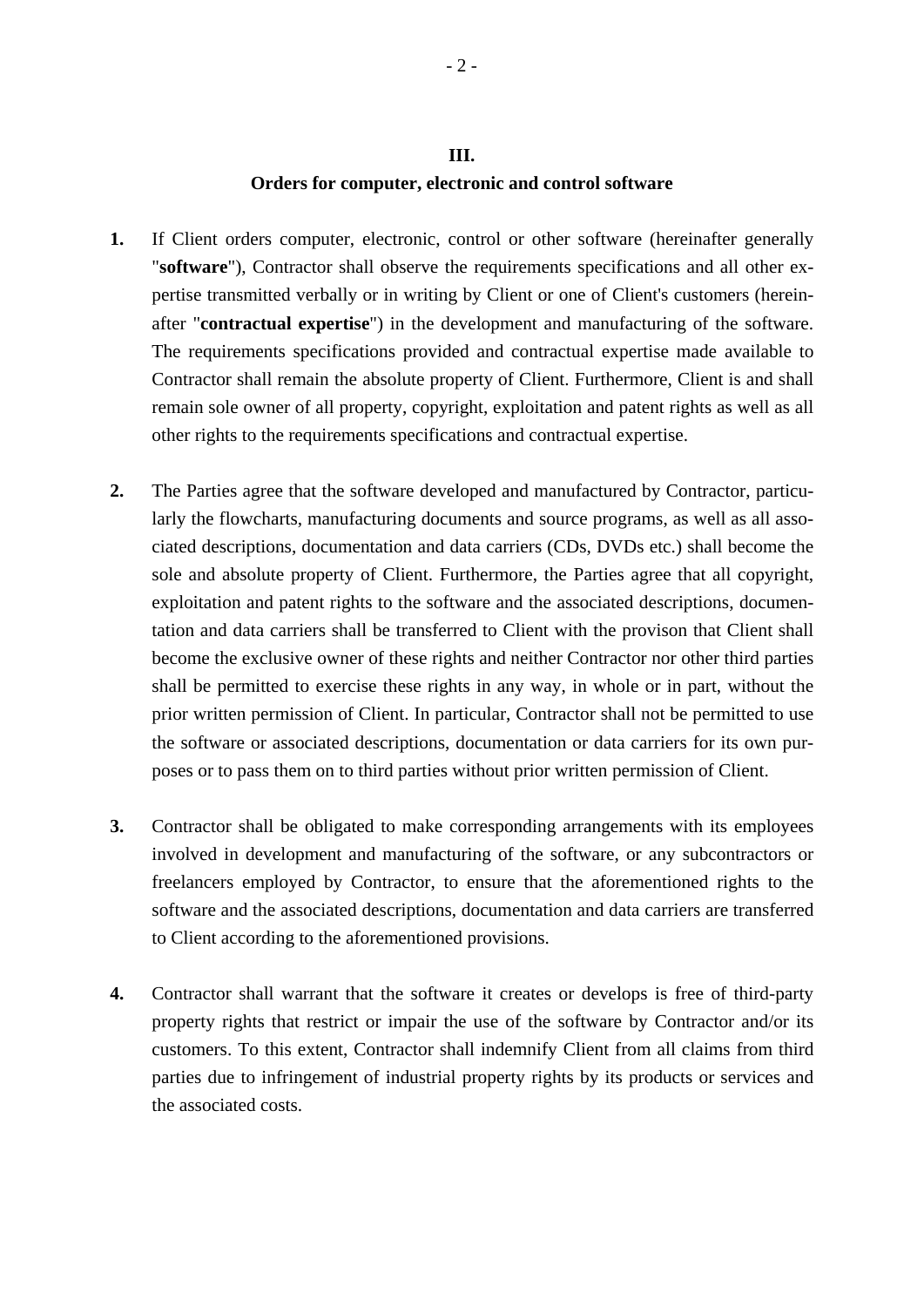- **5.** The Parties shall notify each other immediately if third parties assert infringement of property rights by the products or services of Contractor or lodge claims due to infringement of their property rights.
- **6.** If claims due to infringement of industrial property rights have been brought against Client or are expected to be brought, Contractor shall be entitled to modify or replace, at Contractor's own costs, the software it has developed and manufactured in a scope that can be reasonably demanded of Client or its customer. If it is not possible to do so or to obtain usage rights with reasonable effort, Contractor shall be liable to Client for all past and future costs arising to Client for the infringement of third-party property rights.

### **IV. Supplier's Declaration**

Each delivery shall always be accompanied by a Supplier's Declaration in accordance with the relevant applicable EC regulation. For framework agreements, a long-term Supplier's Declaration with a validity of one year shall be sufficient. Client shall be notified of any changes in this regard in writing or text form immediately, without the need for prompting.

# **V. Delivery dates**

- **1.** Agreed delivery dates and delivery periods shall be binding. Compliance with the delivery date or delivery period shall be based, depending on the kind of performance promised to be rendered by the Contractor, on receipt of the goods or proper provision of the service as well as transfer of the documentation at the location of receipt specified by Client or on the acceptance or on the expiration of the deadline the timeliness of successful acceptance.
- **2.** If failure to comply with the deadline for the Contractor's delivery or service is proven to be due to mobilization, war, civil unrest, strike, lockout or the occurrence of similarly serious unforeseeable events that affect compliance with the deadline, the deadline shall be extended appropriately.
- **3.** In the event of delay in delivery, Client shall be entitled insofar as it proves that it has been harmed by the delay – to claim damages for the delay amounting to 0.2% of the price of the delivery per complete week, subject to a limit of 2%, for the part of the de-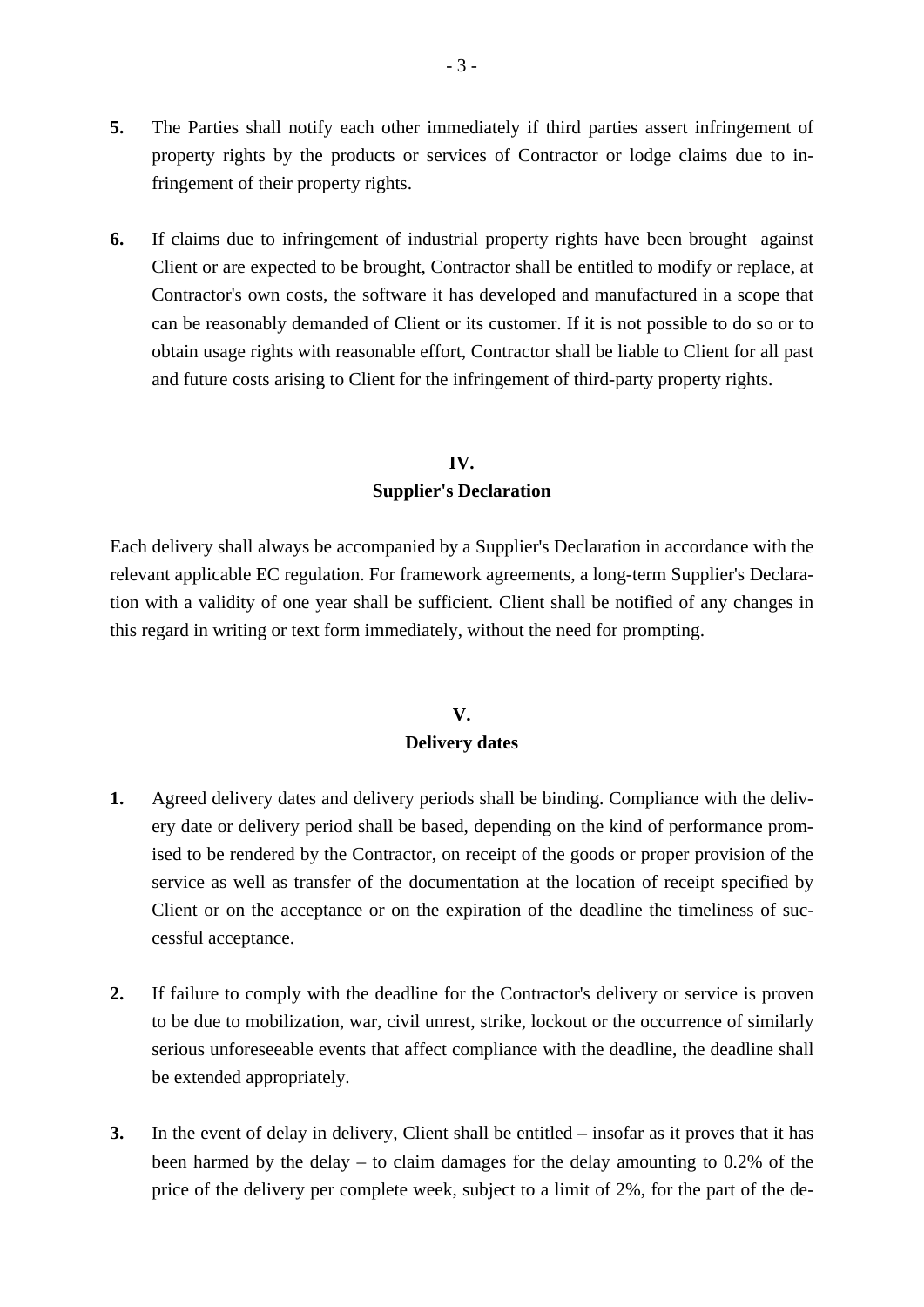livery that could not be put into service for its intended purpose due to the delay. All other rights of Client arising from a delayed delivery shall remain unaffected. The Contractor is permitted to show that Client did not suffer any damage at all or suffered only a damage lower than contemplated in the penalty. This does not result in a shift of the birden of proof.

- **4.** If Client and Contractor shall agree on a contractual penalty in excess of this amount sum, the right of Client to rescind from the contract and/or assert other rights shall likewise remain unaffected. Client shall be entitled to demand the contractual penalty until the last payment, even if it has accepted Contractor's delivery or service without special reservation.
- **5.** If Contractor can foresee that agreed-upon delivery dates cannot be met, the Contractor shall contact Client immediately. Client's rights arising from late deliveries in accordance with the contract, these Terms and Conditions or the law shall not be restricted even if Contractor contacts Client in accordance with its aforementioned obligation.

# **VI. Delivery instructions and delivery notices**

- **1.** The delivery papers shall include the reference numbers specified by Client (unless otherwise agreed, these are the order, material and item no.) and shall accompany the delivery. Immediately after delivery, the delivery notice shall be sent to Client in duplicate, specifying the exact designation, quantity, weight (gross and net), type and packaging. If Client and Contractor use electronic forms of communication, the delivery notice shall be transmitted with the aforementioned content in text form.
- **2.** If Client does not receive the delivery notice for a delivery in a timely manner or the above information is missing from the delivery note, the goods shall be stored at Contractor's cost and risk until client has received all of the aforementioned information.

### **VII.**

### **Passing of Risk**

The risk of accidental loss or deterioration shall be borne by Contractor until the goods are delivered to Client's facility. If factory acceptance is required for a good or service, this risk shall be borne until the good or service is accepted by Client.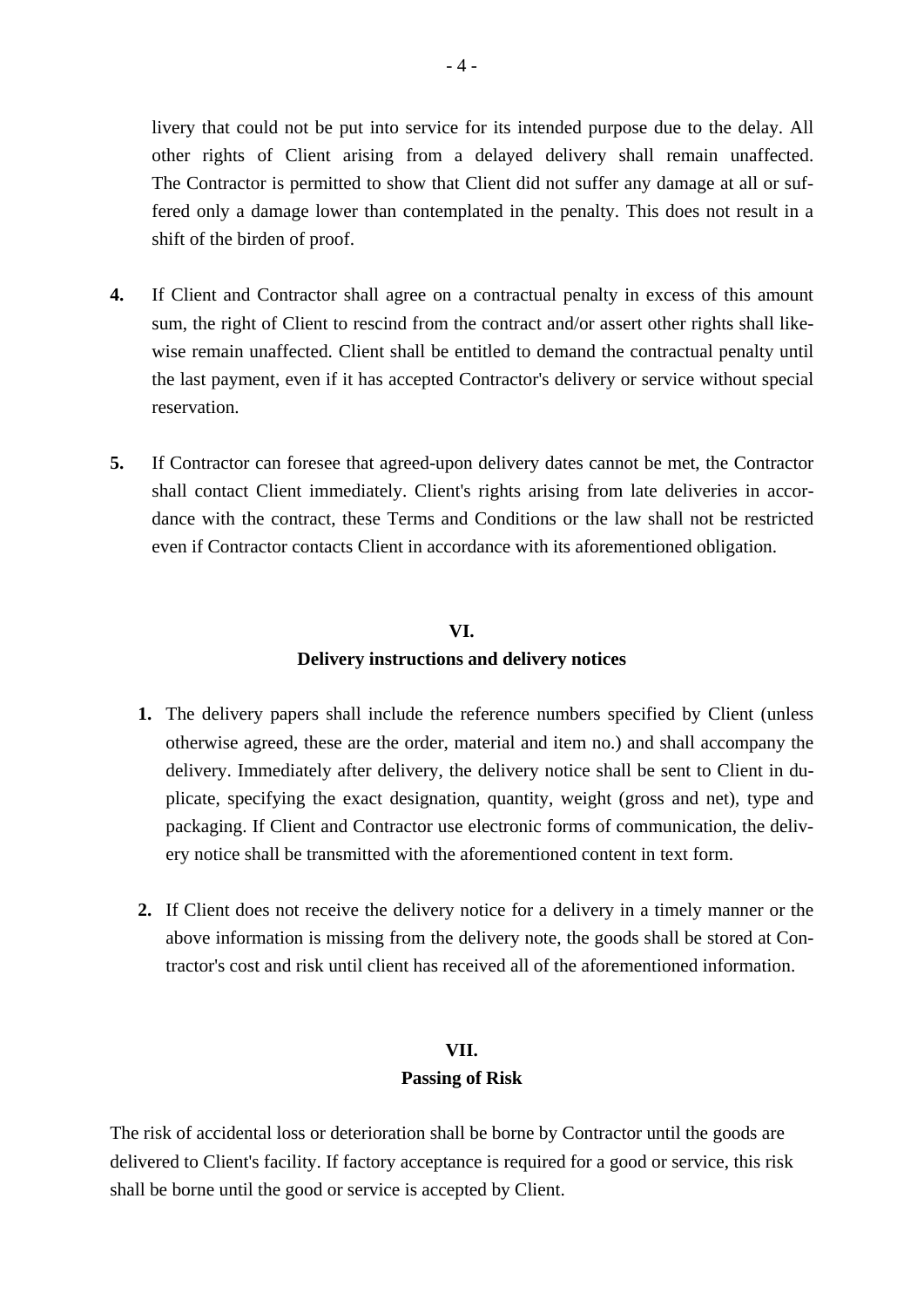#### **VIII.**

#### **Receipt of the delivery and acceptance of the good or service**

- **1.** For overdeliveries that exceed the customary amount, Client shall reserve the right to return the surplus delivered goods at Contractor's cost.
- **2.** In cases of mobilization, war, civil unrest, strike, lockout or the occurrence of similarly serious unforeseeable events that affect receipt, Client shall be entitled to postpone receipt of the delivery from Contractor accordingly.
- **3.** If goods are manufactured under a manufacturing contract that requires acceptance, the acceptance shall take place in the ordinary course of business immediately after receipt or start of operation of the relevant goods.

# **IX.**

#### **Payment**

- **1.** Unless otherwise agreed, payment, including sales tax, shall be made at the option of Client on the fifteenth (15th) day of the following month with a 3% discount or within 90 days, each calculated from the date of the invoice and receipt of the complete delivery, including transmission of the documentation and any test certificates. The invoice date shall be deemed to be the date of invoice receipt if the invoice was sent to the address specified by Client in its order. However, the payment periods shall not begin before the agreed delivery date.
- **2.** Payment shall be made in cash. If the parties in devianting from this provision agree on payment in bills of exchange or similar documents, the Client has to bear all charges, fees and taxes.
- **3.** The invoice must include all of Client's order information. The order information must be listed by line item and price, specifying the line item number, according to Client's order.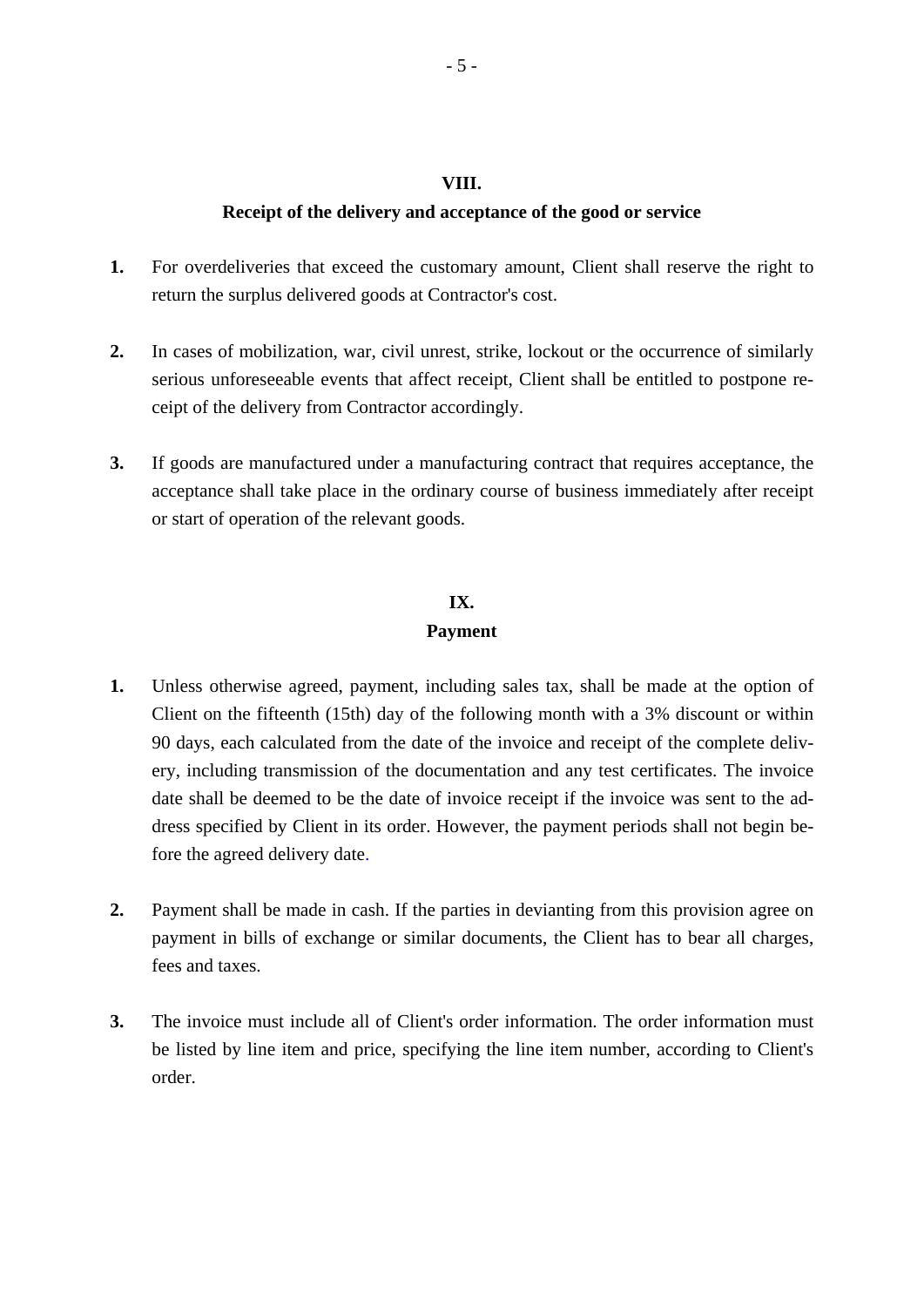# **X. Safety regulations**

- **1.** Contractor shall be obligated to comply with recognized rules of technology, particularly regulations and directives regarding design, accident prevention and environmental protection issued by the government, regulatory agencies, trade associations and the German Association of Electrical, Electronic & Information Technologies (VDE).
- **2.** In particular, Contractor shall be obligated to comply with the provisions of the German Act Governing the Sale, Return and Environmentally Sound Disposal of Electrical and Electronic Equipment (ElektroG) in the respective applicable version and to ensure that the delivered goods do not contain any of the substances prohibited by Section 5 of ElektroG in the applicable version. If delivered goods contain even small amounts of the prohibited substances lead, mercury, cadmium or hexavalent chromium, Contractor shall be obligated to notify Client of this immediately so that Client has the opportunity to fulfill the requirements of ElektroG, particularly Section 5 of ElektroG in the respective applicable version.
- **3.** Client shall be entitled to inspect the supplier's manufacturing process at any appropriate time and to a practicable extent. Contractor shall ensure that Client shall also be granted the same right of inspection by Contractor's subsuppliers.
- **4.** The compliance with safety regulations beyond the framework as set forth above and resulting from the specific order (e.g. APEX) remains unaffected.

# **XI.**

#### **Warranty**

**1.** As soon as any defects of the delivery have been identified as timely practical in the ordinary course of business, Contractor shall provide notice of these immediately in writing or text form unless other agreements have been made – specifically in quality assurance agreements – in which Client is relieved of its duties of inspection and complaint in accordance with Section 377 German Commercial Code (HGB). The notice of complaint shall be deemed timely if it is received by Contractor within five (5) workdays after the respective defect is found. To this extent, Contractor shall waive its right to objection of late complaint.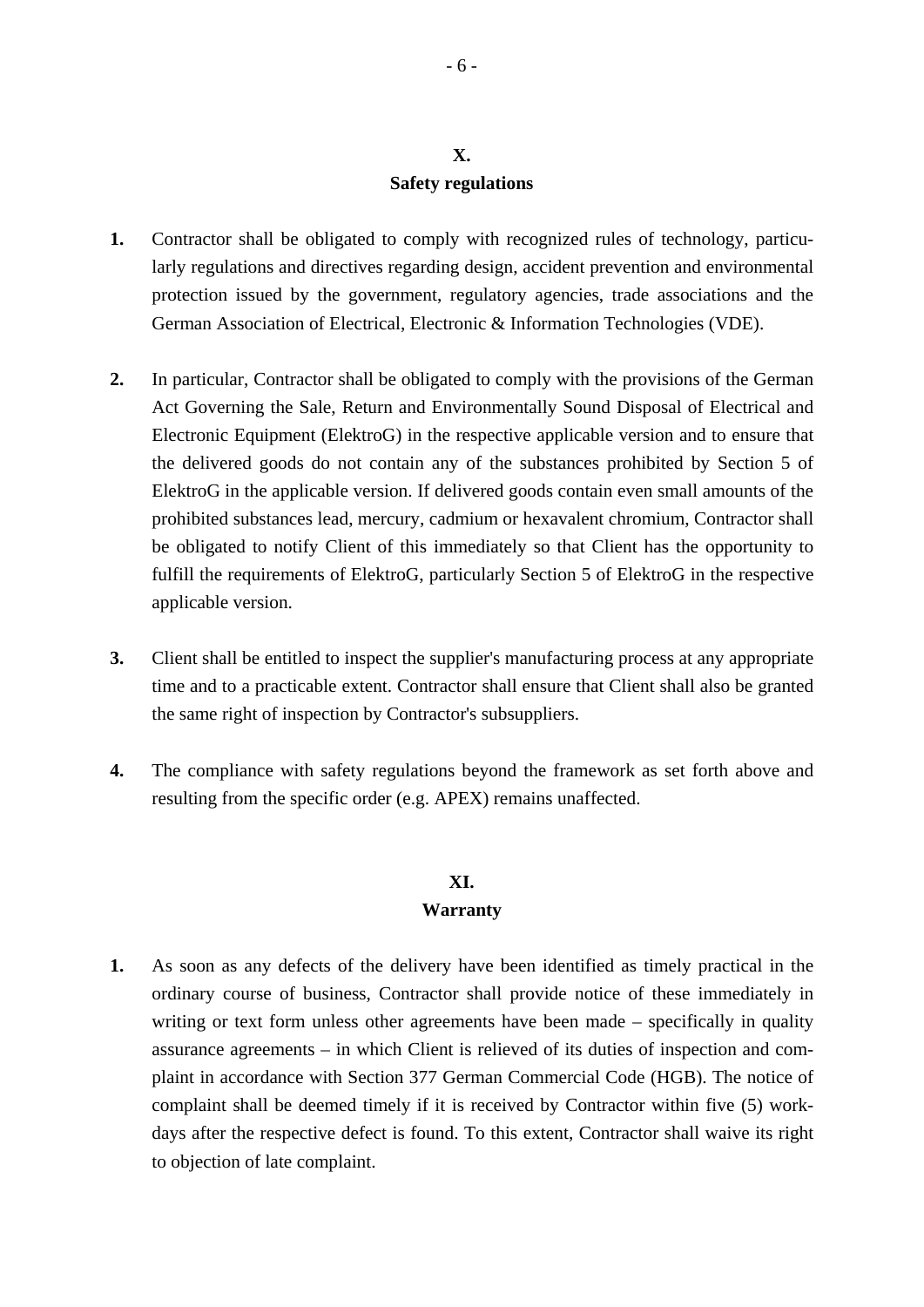- **2.** Client shall be entitled to demand, at its option, subsequent performance by means of repair or replacement with goods that are free of defects. In this case, Contractor shall be obligated to bear the expenses necessary for subsequent performance, particularly costs for transport, labor and materials. For defects that cannot be remedied within a time reasonable to Client due to their nature or severity, even by delivering goods without defects, Client shall be entitled immediately or, for defects that can be remedied, only after a reasonable extension has been granted but proven fruitless, to reduce the purchase price or withdraw from the contract.
- **3.** No deadline shall be required if Contractor has seriously and finally refused subsequent performance, subsequent performance has failed or the deadline is unreasonable for Client. A repair shall be deemed failed after the second unsuccessful attempt unless otherwise specifically indicated by the nature of the object or the behavior of Contractor.

 Furthermore, no deadline shall be required if Client had to take back the object due to a defect for which a claim was lodged by a consumer and which already existed at delivery, either by Client's purchaser in the supply chain or directly by the consumer due to defectiveness or if the consumer has reduced the purchase price.

# **XII. Product liability**

**1.** Without prejudice to any product liability of Client in its outward relationship to third parties, the following shall apply for the Contractor's liability in relationship to Client: if a claim is brought against Client for damages originating from the domain and organizational area of Contractor, Client shall notify Contractor in writing or text form immediately. Contractor shall have the option to participate, at its own costs, in the legal defense against the third party. In every case, Contractor shall, at Client's request, provide Client with a bank guarantee as a surety of Client's right of indemnity or damage claim against Contractor, according to the reason and the amount substantiated by Client. If a claim is lodged against Client in relation to a third party in a manner binding to Client (specifically judgment, acknowledgment or settlement), Contractor shall indemnify Client from liability or reimburse Client for any amounts paid by Client to the third party. Client shall not, without consulting with Contractor, acknowledge Client's liability towards the third party or reach a settlement with the third party regarding liability. If Client and Contractor do not reach an agreement within a reasonable period regarding how to proceed jointly with regard to an acknowledgment of liability or a settlement, Client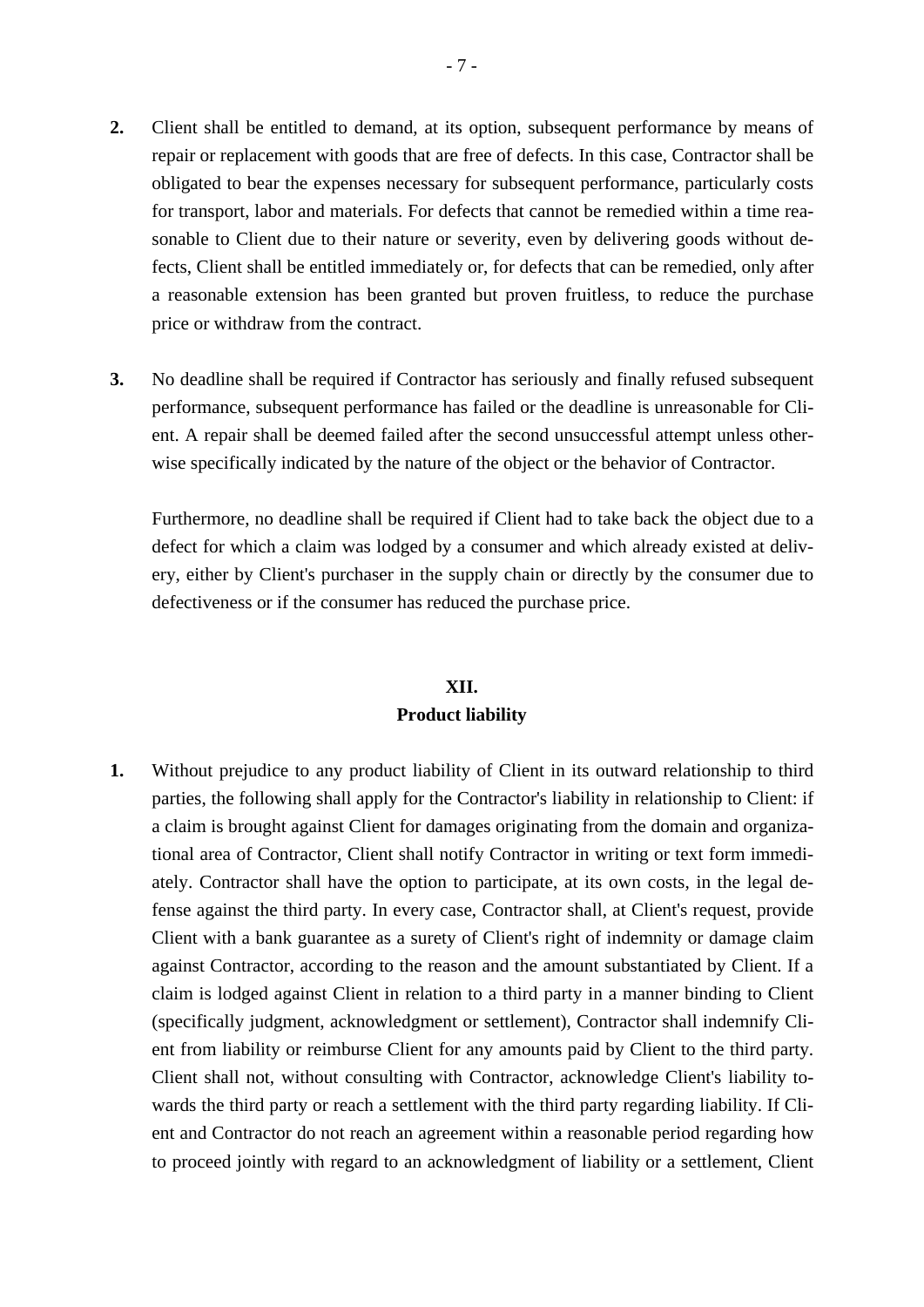shall be entitled to make corresponding statements toward the third party, which then shall also form the basis for Contractor's liability.

- **2.** Contractor shall be obligated to reimburse Client for any expenses arising from or associated with present or future product recalls carried out by Client, insofar as the cause for the product recall is in the domain and organizational area of Contractor.
- **3.** If the responsibility for the liability of Client as part of product liability towards third parties is in the domain and organizational area of both Contractor and Client, the scope of liability in their internal relationship shall be based on the proportion of respective responsibility in the corresponding application of Section 254 of the German Civil Code (BGB).
- **4.** Contractor shall be obligated to maintain a product liability insurance policy with an amount of coverage of at least  $\epsilon$  2.5 million per incident of injury/property damage (lump sum). Client shall remain entitled to assert additional claims for damages against Contractor.

#### **XIII.**

### **Quality assurance**

Contractor shall carry continuous quality assurance, and shall provide evidence of the same upon the request of Client. If a quality assurance system according to DIN 9000 ff. or other recognized certification is in place, evidence of the same shall be provided to Client without the need for prompting. Client shall be entitled to verify Contractor's quality assurance system on-site or designate third parties to do so. Contractor shall grant Client or the persons designated by Client access to Contractor's production facilities after prior arrangements.

#### **XIV.**

### **Special Tools/Instruments and Tools of Client**

**1.** "Special tools" shall include all prototypes, tools, models, molds, measuring instruments, test instruments, cutting tools, test tools, drawings and templates and all other tools necessary for manufacturing the goods that Contractor has not used or purchased before Client ordered the goods and are acquired by Contractor at its cost for the sole purpose of manufacturing the goods ordered by Client. This shall not include those in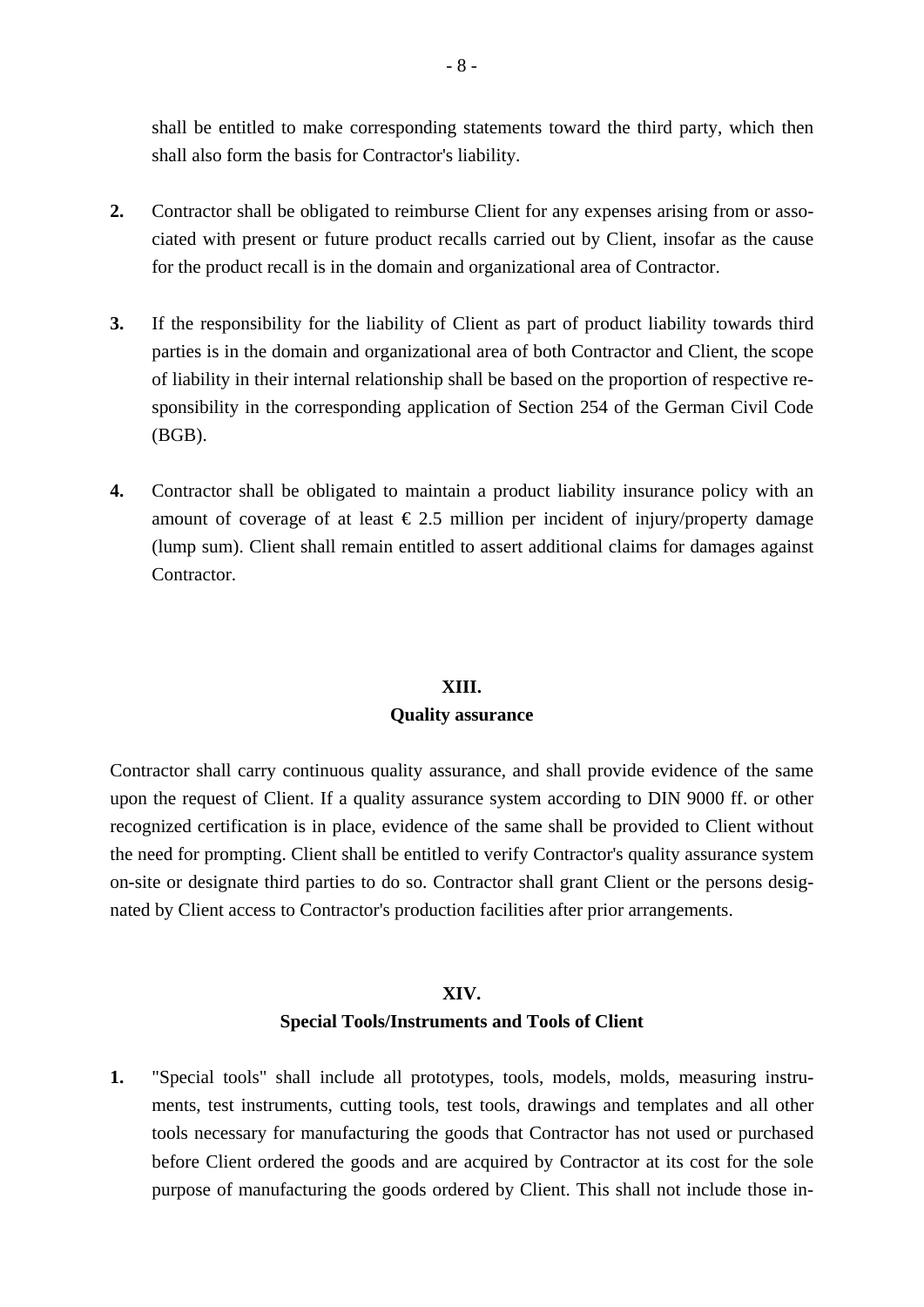struments and tools provided to Contractor by Client for manufacturing of the goods (cf. XIV.5 below).

- **2.** Contractor shall be obligated to obtain Client's written approval which approval may not be unreasonably withheld – if Contractor wants to obtain the special tools from suppliers other than those it has used previously or other than those suggested by Client. In particular, reason withhold the approval shall be a significant quality difference from the previously used supplier's products or the suppliers of the special tools suggested by Client.
- **3.** Contractor shall keep the special tools in proper condition and maintain them regularly so that proper manufacturing of the goods is guaranteed.
- **4.** Upon termination of the cooperation Contractor is obligated to offer the used special tools for purchase to the fair market value if Contractor has used the special tools exclusively for the manufacture of goods ordered by Client. Client is free in its decision regarding the purchase of the special tools.
- **5.** The Contractor will keep the instruments and tools provided to it by Client for manufacturing of the goods in proper condition and maintain them regularly. Such instruments and tools are in the property of Client. The Contractor has to evidence the property of the Client by the appropriate labels. The Contactor has to refrain from any disposal of the tools and instruments of the Client. If measures of enforcement are directed against the tools and instruments of the Client, the Contractor will immediately inform the Client. Upon termination of the cooperation, the Contractor has to return the tools and instruments of the Client upon request of the Client at the Contactor's cost to the Client.

# **XV. Industrial property rights**

- **1.** If a third party brings a claim against Client based on infringement of industrial property rights by the delivery or service provided by Contractor and used in accordance with the contract, Contractor shall be liable to Client as follows:
	- a) Contractor shall, at its option and at its own cost, either obtain usage rights for the respective delivery or service, modify them so that the property rights are not infringed or replace them. If this is not possible in a reasonable time to be set by Client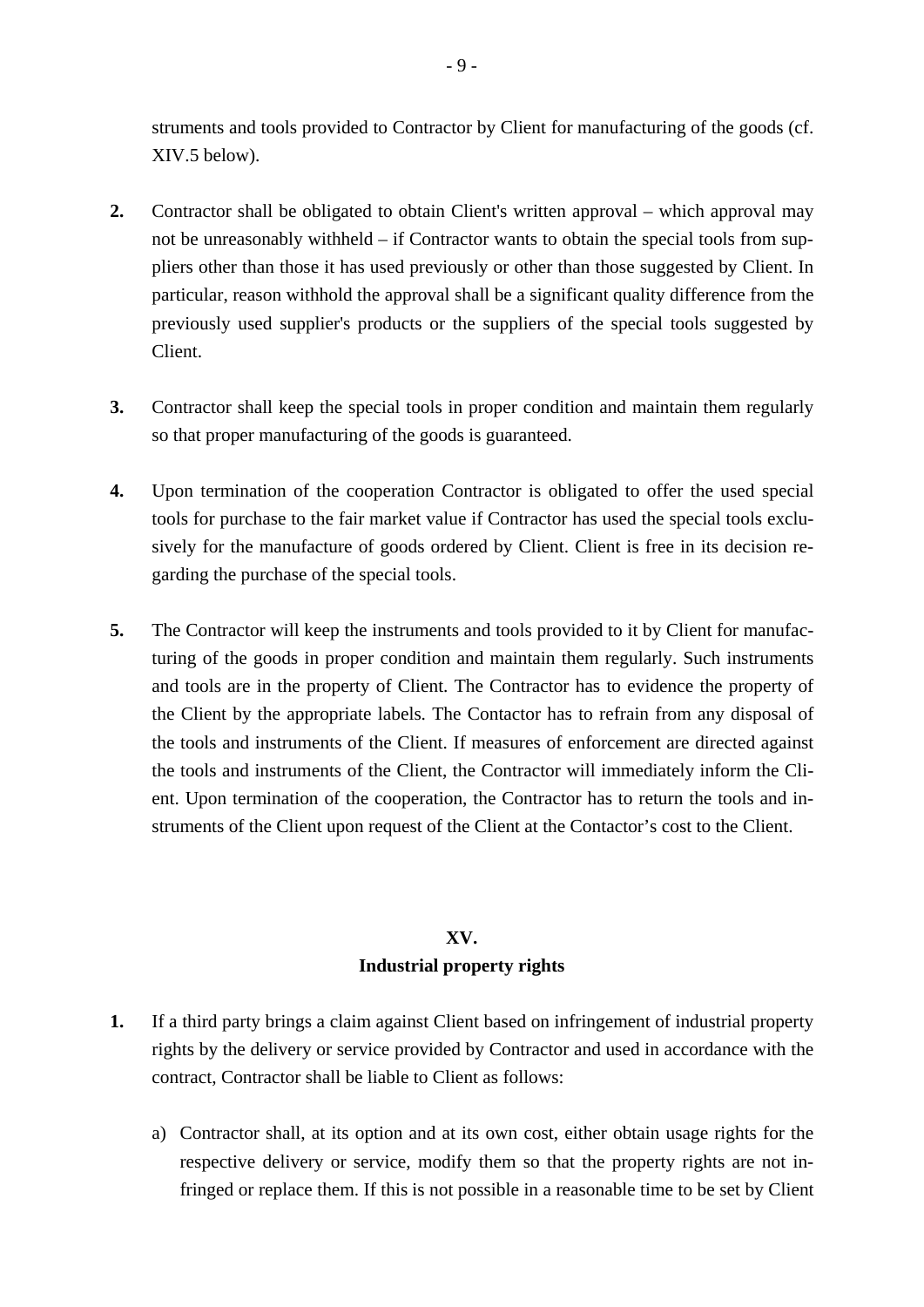in writing or in text form, Client shall be entitled to the remedies to rescind the contract or reduce the payment. Instead of rescinding the contract or reducing the payment, Client shall also be entitled to, at Contractor's costs, obtain the required permission for delivery, commissioning, use, resale etc. of the delivery or service.

- b) Contractor's liability for damages shall be based on legal provisions in case of infringement of third-party industrial property rights.
- **2.** Contractor shall be obligated to hand over to Client the inventions, developments or expertise gained or acquired by it or its employees in conjunction with the delivery owed after one or several orders, even if they are not subject to property law.

### **XVI. Confidentiality/drawings**

Contractor shall be obliged to treat confidentially Client's orders and all commercial and technical details related to them. Information furnished by Client, drawings made by it or by Contractor on the basis of such information etc. shall not be used or exploited for any other purpose without the prior written consent of Client. The reception or approval of drawings and samples presented by Contractor shall not affect its exclusive responsibility for them.

# **XVII.**

### **Set-off**

Set-off by Contractor shall be permitted only in the event of uncontested or legally established claims against Client.

### **XVIII.**

#### **Assignment**

Rights arising from an order may be assigned or transferred to third parties only by mutual agreement. Approval of Client shall be deemed granted if Contractor has conceded an extended retention of title to its supplier in the ordinary course of business.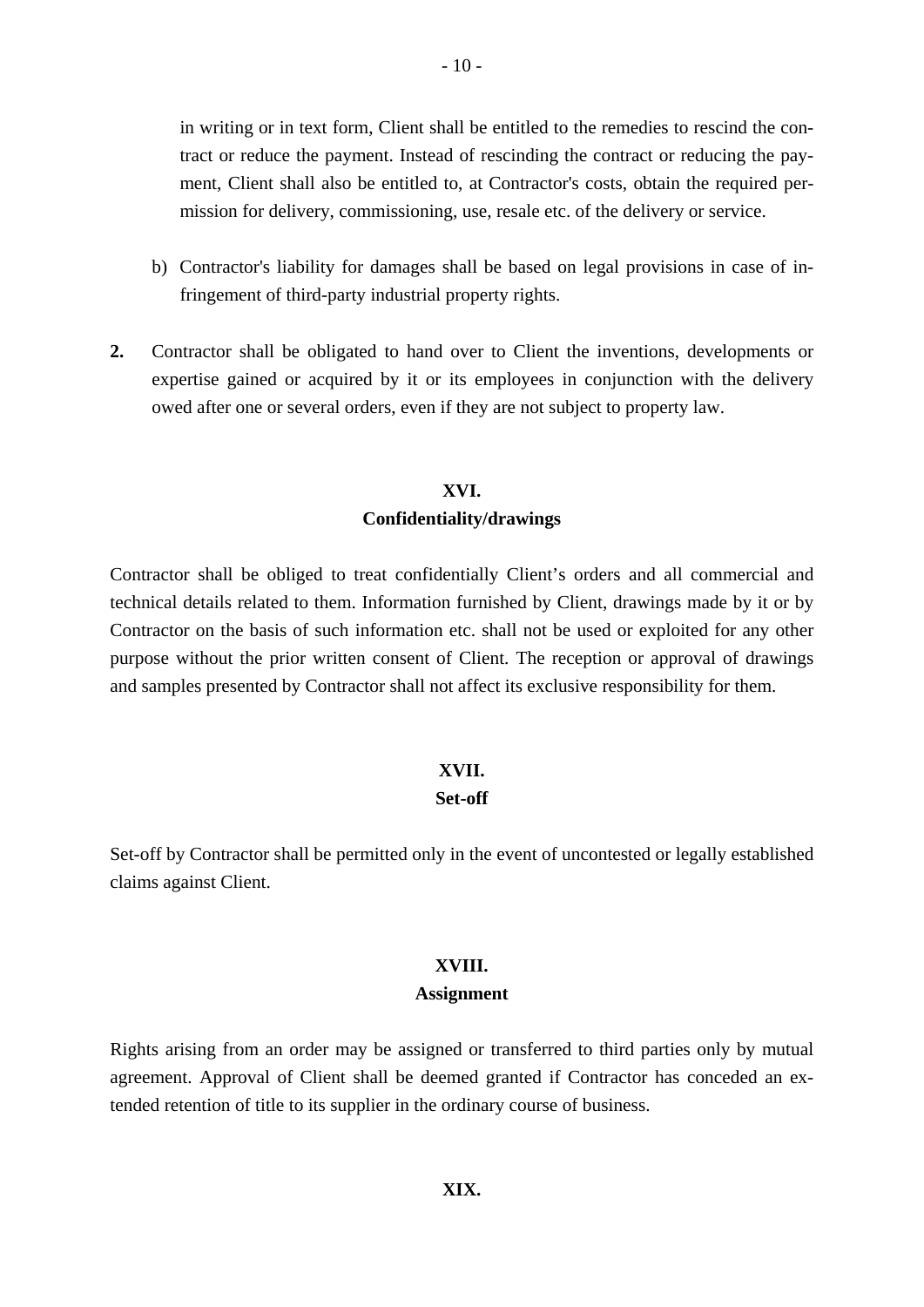#### **Subsuppliers of Contractor**

Contractor shall be responsible for ensuring that the performance of subsuppliers toward the Client is free of defects in accordance with legal requirements. In particular, Contractor shall not be entitled to exclude its liability in accordance with these Terms and Conditions because it has no enforceable claim to recourse against its supplier.

# **XX.**

#### **References**

Contractor shall make reference to Client only with Client's written consent.

# **XXI. Place of performance, applicable law and jurisdiction**

- **1.** Place of performance is Client's place of business.
- **2.** The exclusive jurisdiction for all disputes arising directly or indirectly from the contractual relationship shall be, at Client's option, either Client's headquarters or Contractor's headquarters; this does only apply if Contractor is a merchant.
- **3.** The contractual relationships shall be governed solely by German law, excluding the United Nations Convention on Contracts for the International Sale of Goods.

# **XXII.**

#### **Final provisions**

**1**. Should any provision of these Terms and Conditions or a provision in other agreements between the parties be or become wholly or partly invalid, this shall have no effect on the validity of the remaining provisions of these Terms and Conditions or of the other agreements. In this case, both parties are obligated to replace the invalid provision by a valid provision which comes as close as possible the economic and legal purpose of the invalid provision. The same shall apply in the case of a contractual gap..